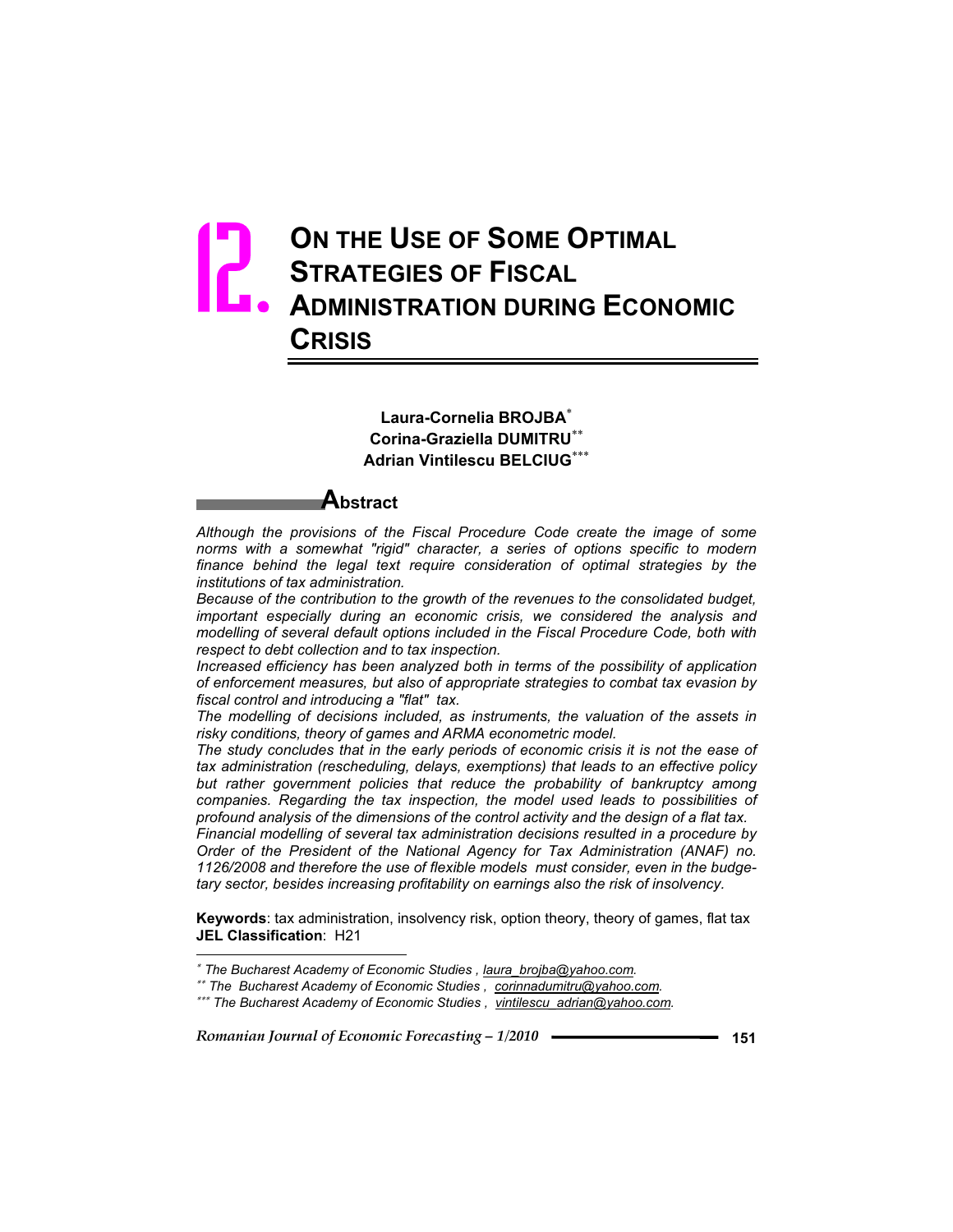*Institute of Economic Forecasting*

## **Modelling the Decision of Opening the Insolvency Procedure**

The enforcement of budgetary debts may be defined as the procedure whereby the budgetary creditor compels the debtor who does not voluntarily fulfil its obligations arising from an enforceable title to forcibly implement it.

Due to the lack of liquidity during economic crisis there is a large number of companies registered in tax records with outstanding tax debts.

There are three practical directions where the effort of the institutions involved in tax collection must be directed:

- Promptitude of the tax administration response in the creation of arrears and in the failure to submit tax declarations;
- Development of internal control in the institutions involved in tax administration;
- In case of insolvency, clearly and quickly establish the causes.

With respect to promptitude of response, one of the problems is related to the optimal decision on the option to open insolvency proceedings for companies in a (potential) state of insolvency.

Based on the available data, tax administration assesses and establishes the enforcement measures so as to achieve the claim with the most profitable results, taking into account the immediate interest of the state and the rights and obligations of the debtor.

The immediate interest of the state is to increase budgetary revenue and also to minimize the loss due to non-payment of arrears.

Thus, if the company is solvent it is better for it to continue its activity and thus cash the outstanding amounts and interest on late payments. If the solvency condition is poor then it is more appropriate to initiate the insolvency proceedings, thus limiting losses from tax arrears.

The opportunity of opening the bankruptcy proceedings had contradictory provisions over time, oscillating between a quick start and completion of all procedures of enforcement.

Financial modelling through assimilation of prudent private creditor principle and formalized use of indicators of liquidity and solvency with the company is materialized in a procedure by Order of the ANAF President no. 1126/2008. Even in the budgetary sector, the approach to flexible models has to consider, besides increasing profitability on earnings, also the insolvency risk.

In the analysis of decision making under risk conditions, the optimal alternative is usually selected by calculating and then comparing the expected monetary values of all alternatives.

The use of utility as a measure for the value of an alternative was proposed by von Neumann and Morgenstern in *Theory of Games and Economic Behaviour* (1953).

Addressing the bankruptcy risk had different approaches. In the economic practice various models have been developed based on the score function, of which well known are the Altman model, the Conan and Holder model, the model of Balances of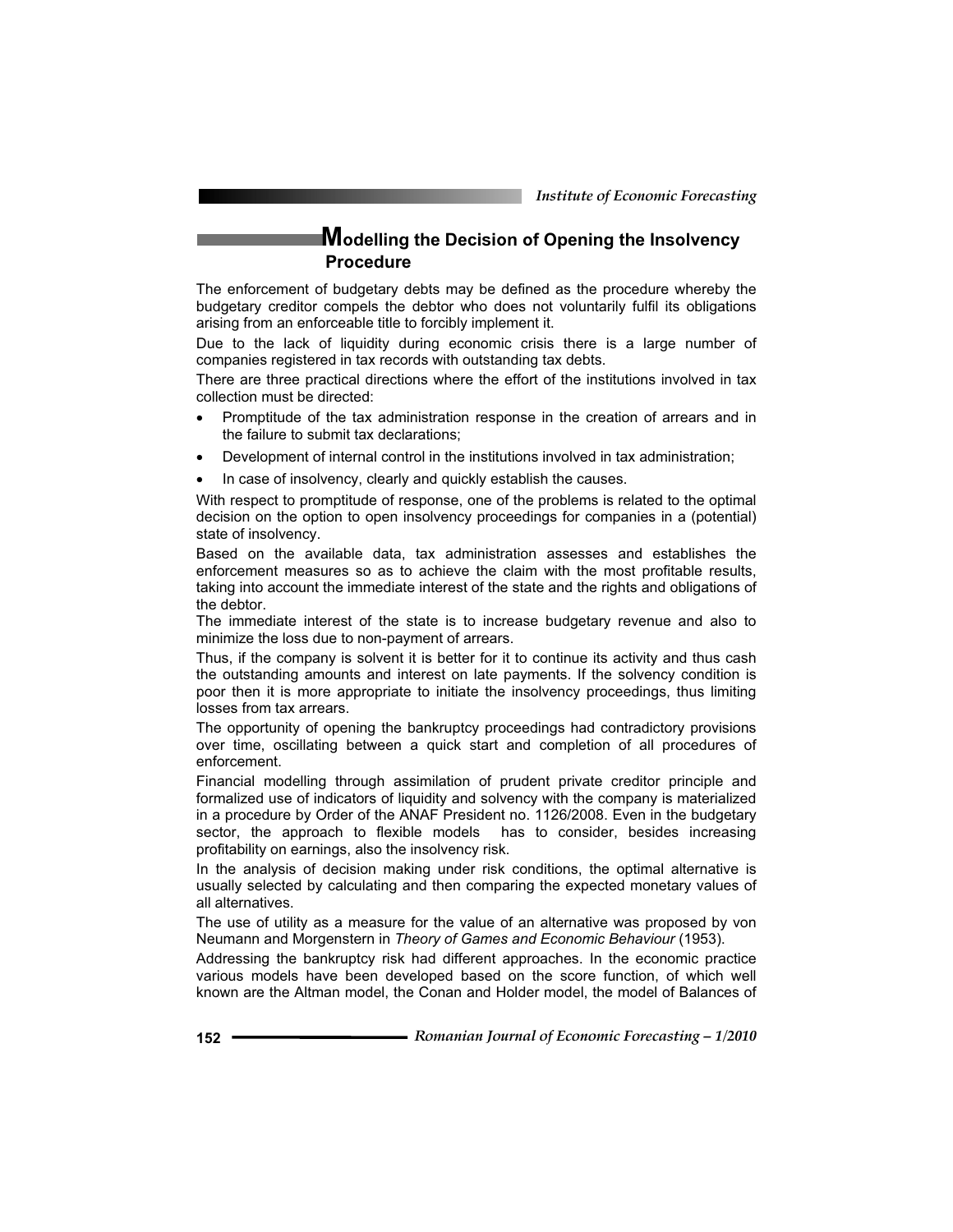the Central Bank of France but models based on artificial intelligence. Taking into consideration the sensitivity analysis to be pursued in this paper, the risk of bankruptcy will be treated according to the Merton structural model. However its use in the Romanian economy implies serious difficulties for the estimation of certain parameters such as volatility, but also a number of restrictive assumptions on the evolution of some indicators.

Structural models are based on the premise that there is a fundamental process Vt, interpreted as total value of the company's assets at t moment. Vt value of company's assets is the main force determining the dynamics of prices of securities issued by the company. In the specialized literature two approaches regarding modern methods of measuring risk can be distinguished: a structural approach, through the theory of options developed by Merton (1974) and a narrower approach, using intensity processes for estimating stochastic risk rates, the most prominent specialists being Jarrow, Lando and Turnbull (1997) and Duffle and Singleton (1998, 1999). These two schools of thought offer different methodologies to address the issue of basic model, of estimation of the probability of bankruptcy.

In Merton's model (1974), the equity of companies in debt is assimilated to a call option on company's assets, at the exercise price equal to the debt. If on the option expiry date the market value of company's assets exceeds the debt, then shareholders shall exercise the option to redeem the company's assets by debt repayment. If the market value of company's assets falls below the amount of the debt (A <B), then the option shall not be exercised. The probability of bankruptcy by the expiry date (which is equal to company's debt maturity) is equal to the probability that the option expires OTM (out of the money).

### **The Model**

The model considered for the option of opening the insolvency proceedings will be assimilated to a problem of evaluation of assets in uncertain environment  $^{\mathrm{l}}$  .

The approach uses the criterion of "mathematical expectation" that involves risk indifference of the tax administration and a portfolio of identical and independent risks. However, by considering some other criteria such as expectation-dispersion, it can lead to a deeper analysis.

In the chosen model we shall consider that if the tax administration opens bankruptcy proceedings and the company becomes insolvent, it can earn a percentage of the assets value  $(z \times A)$  from that date (due to asset impairment during the insolvency proceedings).

If the proceedings are not opened on time and the company is unable to recover through reorganization other arrears can result D1.

The probability of occurrence of insolvency (pi) is given by the risk of insolvency  $^2$ .

 *1 Ion Stancu ,* Financial Markets and Portfolio Management *("PieĠe financiare úi gestiunea portofoliului"), Second Edition 2004. 2 Altar, Moisa,* Financial Engineering*, part I - version 3, January 2002.*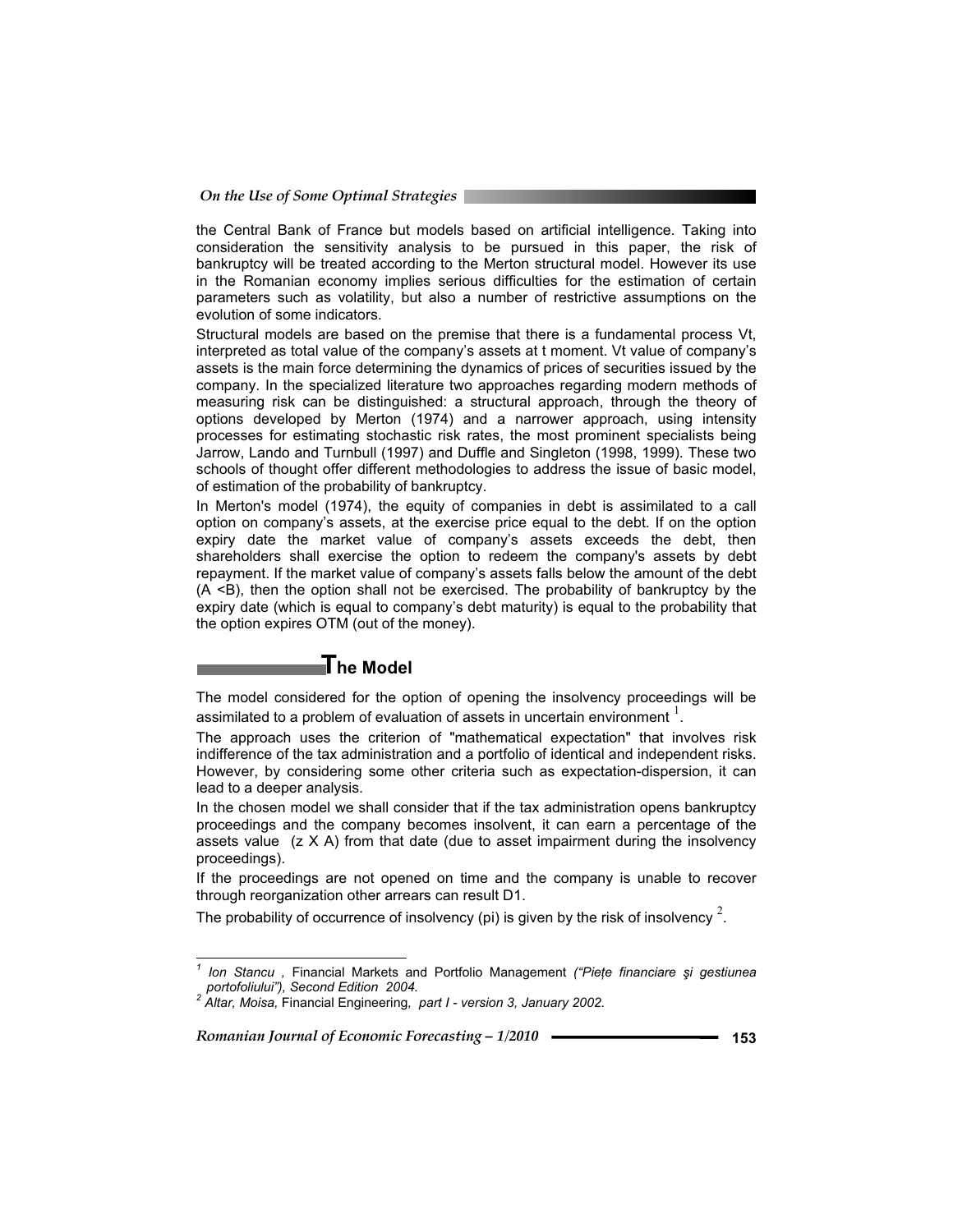If the administration initiates the bankruptcy proceedings and the company recovers due to reorganization, the state can recover its claim, but it no longer cashes the amount of taxes and duties that the company would have paid during the insolvency proceedings, because the company no longer operates.

If the administration does not initiate the bankruptcy proceedings and the company recovers due to reorganization, the state can recover its claim and subsequent earnings due to the continuation of the activity.

We shall consider schematically the decision modelling in a uncertain environment based on two lotteries characterized as follows:

|                                                                  | The probability of<br>occurrence of the<br>insolvency P i | 1- Pi            |
|------------------------------------------------------------------|-----------------------------------------------------------|------------------|
|                                                                  | Insolvency                                                | No<br>insolvency |
| The option of initiation of the proceedings is<br>lexercised     | zXA                                                       |                  |
| The option of initiation of the proceedings is not<br>lexercised | $Z$ $X$ $A$ $ D$ 1                                        | $D + P$          |

 $\bullet$   $\mathsf{z} \times \mathsf{A}$  = the amount recovered following the insolvency procedure through assets recovery;

- $\bullet$   $\bar{z}$  = percentage given by the liquidation value of a company (which is determined by the cash flow that can be obtained in case of cessation of activity and sale of all assets, considered individually);
- $A =$  assets value;

 $\overline{a}$ 

- $D1$  = expected tax claims that would be registered later by the company;
- $P =$  payments expected to be made by the company after this decision is made ;

By calculating the mathematical expectation in the two cases we get the optimal time of opening of insolvency proceedings:

 $V1 = ( z X A ) X p + D X ( 1-p ); V2 = ( z X A - D1) X p + (D + P ) X ( 1-p )$  $(z X A) X p + D X (1-p) = (z X A - D1) X p + (D + P) X (1-p)$ 

 $p = P / (P + D1)$  = expected future payments / (expected future payments + expected future claims) (1)

The conclusion is that the right option is to ask for insolvency when the probability of bankruptcy is higher than calculated p above (pf>  $p^3$ ).

Substantiation of the decision of declaring the state of insolvency is based on the value and volatility of assets, on the amount of the debt, interest rate, expected future payments and claims.

 $\frac{3}{2}$   $p_f = 1 - N(d2)$  ,where  $d_1 = \frac{P}{\sigma_a \sqrt{r-1}} +$ *t P A d*  $\sigma$ ln  $1 = \frac{1}{\sigma_a \sqrt{T-t}} + \frac{1}{\sigma_a \sqrt{T-t}}$  $T - t$ *f*  $r$ ÷  $(t-r)(r+$  $\sigma$  $\frac{(T-t)(r+\sigma^* \sigma/2)}{r}$ ,  $d_2 = d_1 - \sigma_4 \sqrt{r-t}$ *T-t* = debt service,  $A = asset$ ,  $r = interest$  rate,  $\sigma = volatility$ ,  $F = debt$  value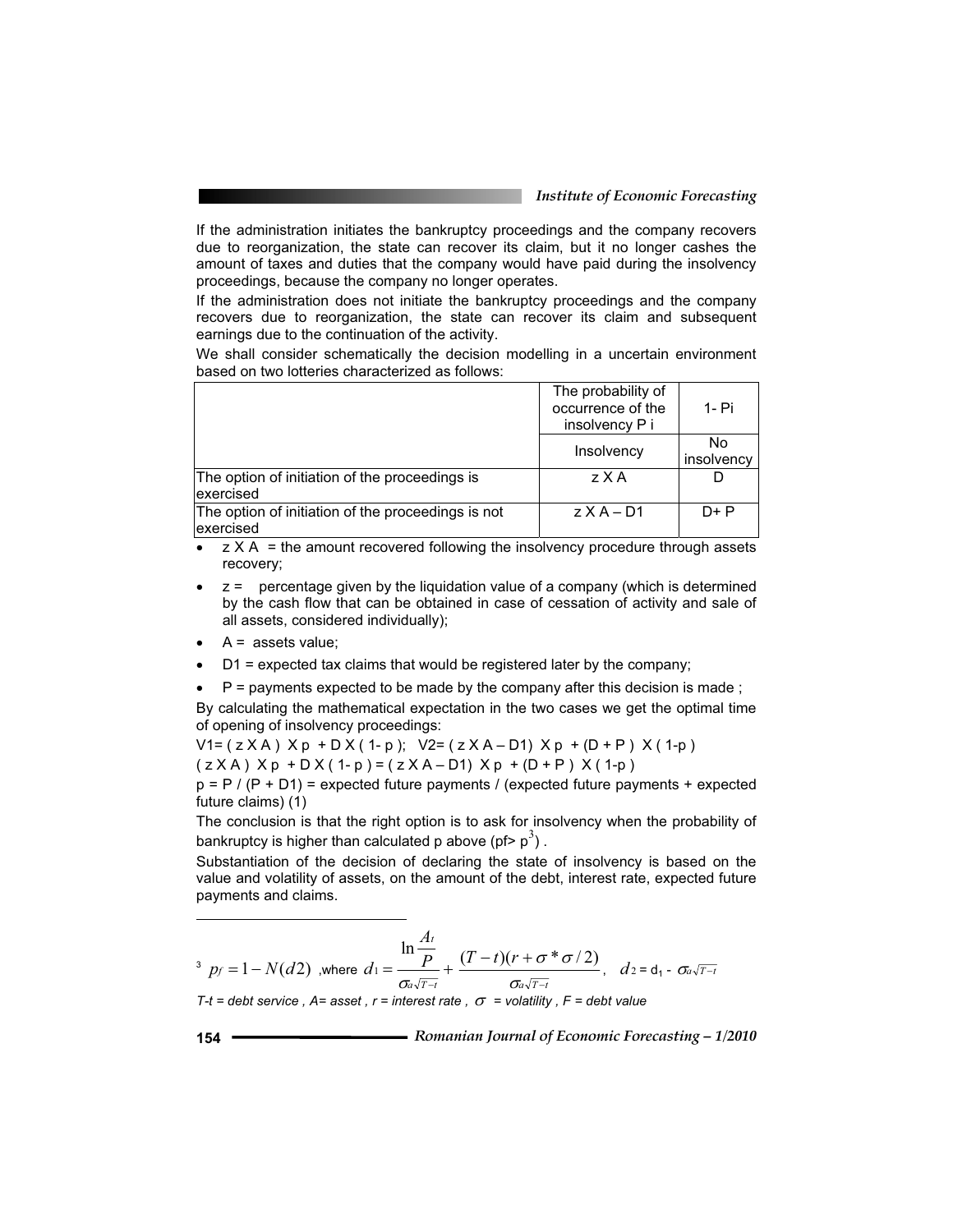The significance of this theoretical study should be viewed as an alternative approach to the procedure laid down by ANAF Order number 1126 / 01.08.2008 in which an analysis model relating to a tax administration decision is formalized.

Although the Merton model is difficult to apply to the Romanian market both because of the restrictive assumptions of the model itself and of the characteristics of the Romanian market, this study reveals the sensitivity of the decision of enforcement by two essential elements in tax administration which are not included in the ANAF Order mentioned above, namely the debt service and interest rate.

Another advantage of the model is its flexibility which allows its implementation in computer systems to assist decision.

Since the result obtained reveals that the right option is to open the proceedings when the probability of bankruptcy of the company is higher than an estimation of future behaviour of the company (expected future payments) we will approach a method of analysis of future budgetary revenues using time series.

#### **Studies regarding Earnings Estimate Using an ARMA Model**

Given the large number of decisions to be taken in a short time, it is important that the predictions regarding the revenues and arrears to be made operatively for a very large number of taxpayers, which requires effective means of analysis as well as time series analysis.

Since payments made to the State Treasury and claims of a company represent tax secret in order to assess the potential of using time series in the analysis of the sensitivity of tax administration decision in terms of formula (1), we considered the prediction of total budgetary revenue.

The data used in the analysis were requested in accordance with Law no. 544 / 2001 on free access to information of public interest and they reflect the protection and observance by Romania of a constitutional right of the citizens: freedom of information.

To this purpose we requested the total amounts collected to the state budget, state social insurance budget, single national fund for health insurance and unemployment fund from the National Agency for Tax Administration for the period 2007 - 2008.

A budget revenue forecast was made using earnings from previous periods based on an ARMA model.

ARMA models (autoregressive moving average) are univariate models with a dependent variable that is modelled by its own observations and combines both autoregressive lags of the dependent variable and the errors of moving average process.

Estimating ARMA models has severe limitations. First the parameters in ARMA models can be very unstable since small changes in the used sample can lead to very different parameters from one estimate to another. Secondly, choosing the most appropriate ARMA model depends more on experience than on statistical indicators. In addition, once a model selected, it may not predict very well.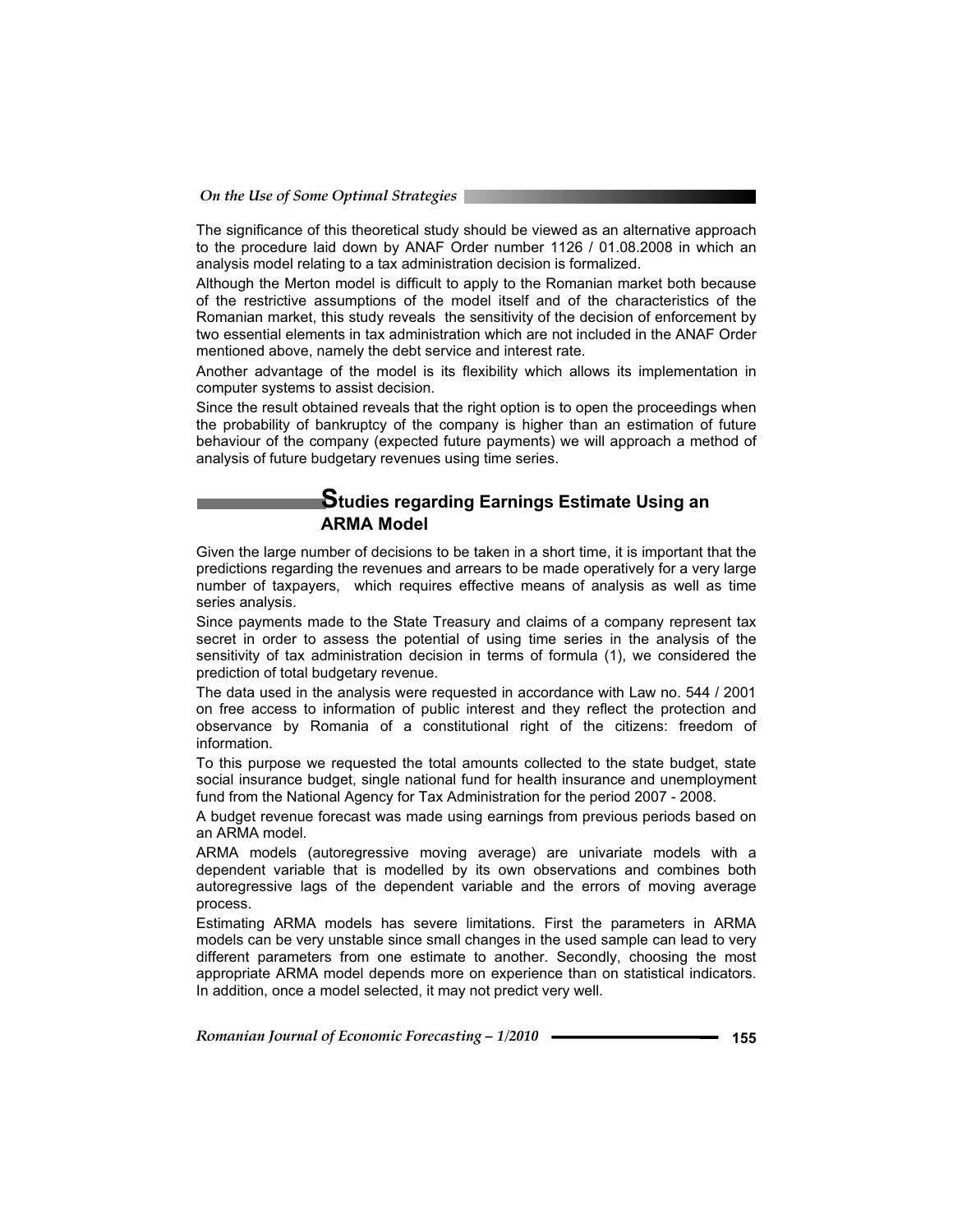Analyzed data series (amount of monthly revenue to the state budget in the 2007- 2008 period) have a trend and therefore according to the Box Jenkings algorithm, the series stopping was carried out by defining a new series: total\_budget = total\_budget total\_budget (-3) - total\_budget (-2) + total\_budget (-4).

| <b>INITIAL</b> |                | <b>STOPPED</b> |             | <b>INITIAL</b>                 |                | <b>STOPPED</b> |             |
|----------------|----------------|----------------|-------------|--------------------------------|----------------|----------------|-------------|
| <b>SERIES</b>  |                | <b>SERIES</b>  |             | <b>SERIES</b>                  |                | <b>SERIES</b>  |             |
| <b>MONTH</b>   | REVE-          | <b>MONTH</b>   | REVE-       | <b>MONTH</b>                   | REVE-          | <b>MONTH</b>   | REVE-       |
| <b>YEAR</b>    | <b>NUES</b>    | <b>YEAR</b>    | <b>NUES</b> | <b>YEAR</b>                    | <b>NUES</b>    | <b>YEAR</b>    | <b>NUES</b> |
| 2007M01        | 9236.50        | 2007M01        | <b>NA</b>   | 2007M112                       | 10977,58       | 2007M112       | $-1950.55$  |
| 2007M02        | 6625.65        | 2007M02        | <b>NA</b>   | 2008M01                        | 14739.90       | 2008M01        | 1255.310    |
| 2007M03        | 7295.79        | 2007M03        | <b>NA</b>   | 2008M02                        | 9993.300       | 2008M02        | 1364.100    |
| 2007M04        | 10956.60       | 2007M04        | <b>NA</b>   | 2008M03                        | 10398.77       | 2008M03        | $-5106.440$ |
| 2007M05        | 9257.72        | 2007M05        | 4572.78     | 2008M04                        | 14429.08       | 2008M04        | 673.4600    |
| 2007M06        | 9445.65        | 2007M06        | $-2181.09$  | 2008M05                        | 11323.80       | 2008M05        | 5671.630    |
| 2007M07        | 11660.45       | 2007M07        | $-1258.08$  | 2008M06                        | 11256.99       | 2008M06        | $-3577.560$ |
| 2007M08        | 8889.48        | 2007M08        | 1142.71     | 2008M07                        | 15700.28       | 2008M07        | 346.1700    |
| 2007M09        | 9288.33        | 2007M09        | $-2560.05$  | 2008M08                        | 10642.86       | 2008M08        | 2491.150    |
| 2007M10        | 12560.65       | 2007M10        | 1456.37     | 2008M09                        | 11136.16       | 2008M09        | -4497.310   |
| 2007M11        | 10212.27       | 2007M11        | 3694.91     | 2008M10                        | 14522.81       | 2008M10        | $-563.3400$ |
| 2007M112       | 10977.58       | 2007M112       | $-1950,55$  | 2008M11                        | 10713.86       | 2008M11        | 4635.120    |
| 16,000         |                |                |             | 6,000                          |                |                |             |
| $14,000 -$     |                |                |             | $4,000 \cdot$<br>$2.000 \cdot$ |                |                |             |
| $12,000 \cdot$ |                |                |             | $\mathbf{0}$                   |                |                |             |
| 10,000         |                |                |             | $-2,000$                       |                |                |             |
| $8,000 -$      |                |                |             | $-4,000$                       |                |                |             |
| 07M01          | 07M07<br>08M01 | 08M07<br>09M01 | 09M07       | $-6,000 + \cdots$<br>07M01     | 07M07<br>08M01 | 08M07<br>09M01 | 09M07       |

From the graphical representation of the initial series the decline in earnings can be seen since the second period of 2008, a feature of the beginning of an economic crisis, but also the periodicity of revenues due to the seasonality of the income tax. For the stopped series a forecast equation was considered for an AR (3) MA (6) process for which AR and MA coefficients were obtained and forecasts were made.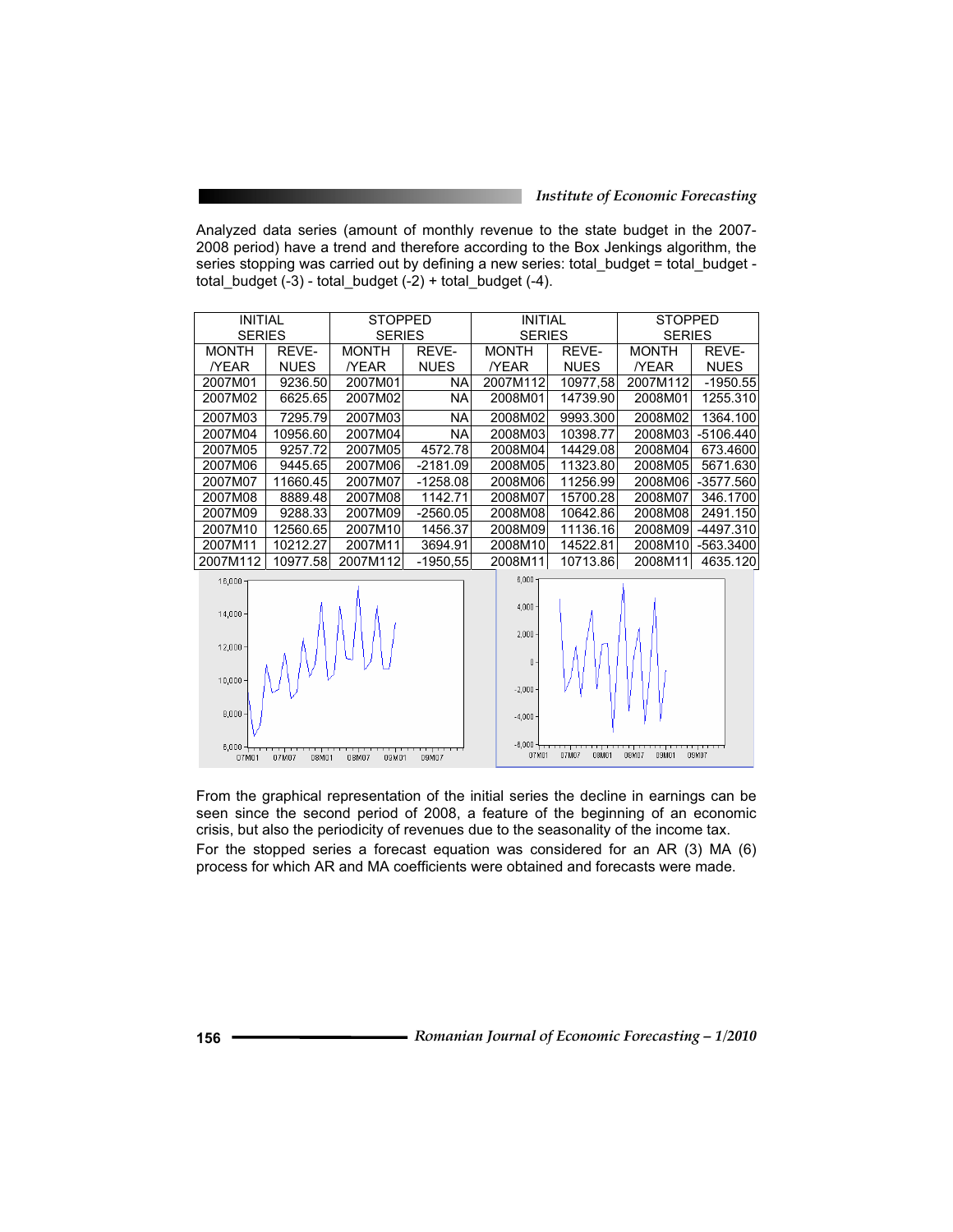Dependent Variable: TOTALBUGETBUN Method: Least Squares Date: 03/12/09 Time: 10:52 Sample (adjusted): 2007M08 2009M01 Included observations: 18 after adjustments Convergence achieved after 8 iterations MA Backcast: 2007M02 2007M07

|                                                                                                                    | Coefficient                                                             | Std. Error                                                                                                     | t-Statistic               | Prob.                                                     |
|--------------------------------------------------------------------------------------------------------------------|-------------------------------------------------------------------------|----------------------------------------------------------------------------------------------------------------|---------------------------|-----------------------------------------------------------|
| AR(3)<br>MA(6)                                                                                                     | 0.806079<br>0.946325                                                    | 0.160310<br>0.073726                                                                                           | 5.028236<br>12.83573      | 0.0001<br>0.0000                                          |
| R-squared<br>Adjusted R-squared<br>S.E. of regression<br>Sum squared resid<br>Log likelihood<br>Durbin-Watson stat | 0.862689<br>0.854107<br>1207.727<br>23337682<br>$-152.2178$<br>1.702523 | Mean dependent var<br>S.D. dependent var<br>Akaike info criterion<br>Schwarz criterion<br>Hannan-Quinn criter. |                           | -27.13556<br>3161.924<br>17.13531<br>17.23424<br>17.14895 |
| Inverted AR Roots<br>Inverted MA Roots                                                                             | .93<br>$.86 + .50i$<br>-.86+.50i                                        | $-.47-.81i$<br>.86-.50i<br>-.86-.50i                                                                           | $-.47 + .81i$<br>.00-.99i | $-.00+.99i$                                               |

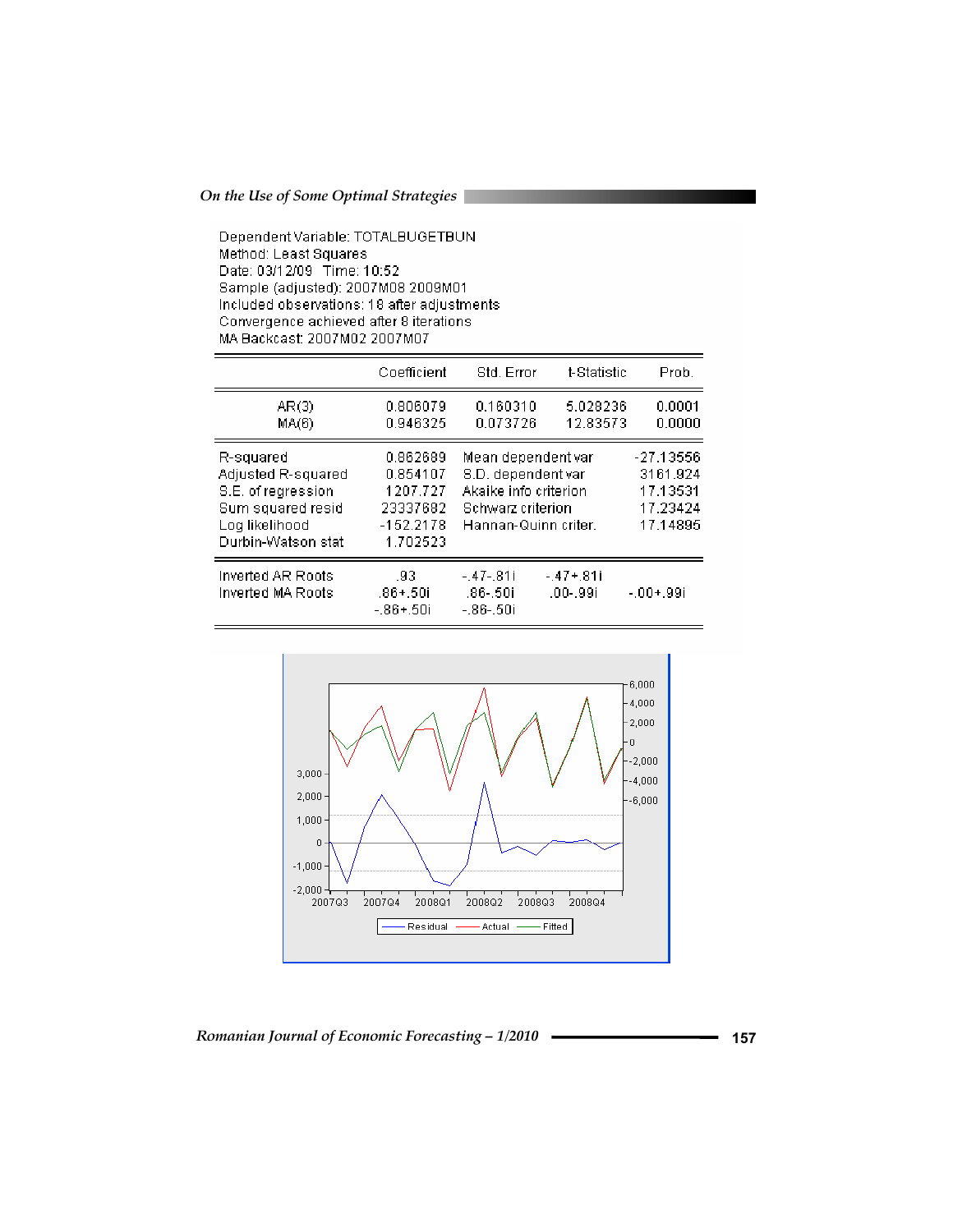The conclusion of this economic study is that budgetary revenues have a seasonal component determined by the periodicity of the income tax and that the amount of the revenues can be predicted based on a ARMA process.

Returning to formula (1) if we denote by  $\alpha$  the ratio between forecast revenue and forecast arrears, from the graphical representation of the function  $f(x,y) = x / (x+y) =$  $1/(1+\alpha)$  it can be also noted that with the reduction in the ratio of budgetary revenue to arrears, the bankruptcy proceedings must be opened earlier.



Consequently, the decision to open the bankruptcy procedures and also other decisions such as those relating to suspension of enforcement, payment delaying or staggering of tax debts can maximize budgetary revenues without an increase in the taxation in itself.

The main limit makes, on a very short term, the forecast of future earnings and arrears that the company would record and also the assessment of bankruptcy risk in a short time for a large number of taxpayers.

The selected models (Merton and ARMA) have the advantage of high flexibility that can make them useful in implementing computer systems to assist the decision, complementary to computer systems of tax administration within ANAF, but they have the disadvantage of reduced relevance.

In the chart above, we also note that the efficiency of tax administration policy is obtained through a faster response to enforcement in times of lack of liquidity and a lighter reaction in terms of economic growth.

But this strategy can lead to a pro-cyclical fiscal policy in terms of tax administration, when the role of the state should be more counter-cyclically active.

Therefore it can be concluded that during early periods of economic crisis it is not the ease of tax administration (rescheduling, delays, exemptions) that leads to an effective government policy but rather other policies that reduce the probability of bankruptcy among companies. Easing tax administration as a budgetary engine can be effectively used particularly during economic recovery.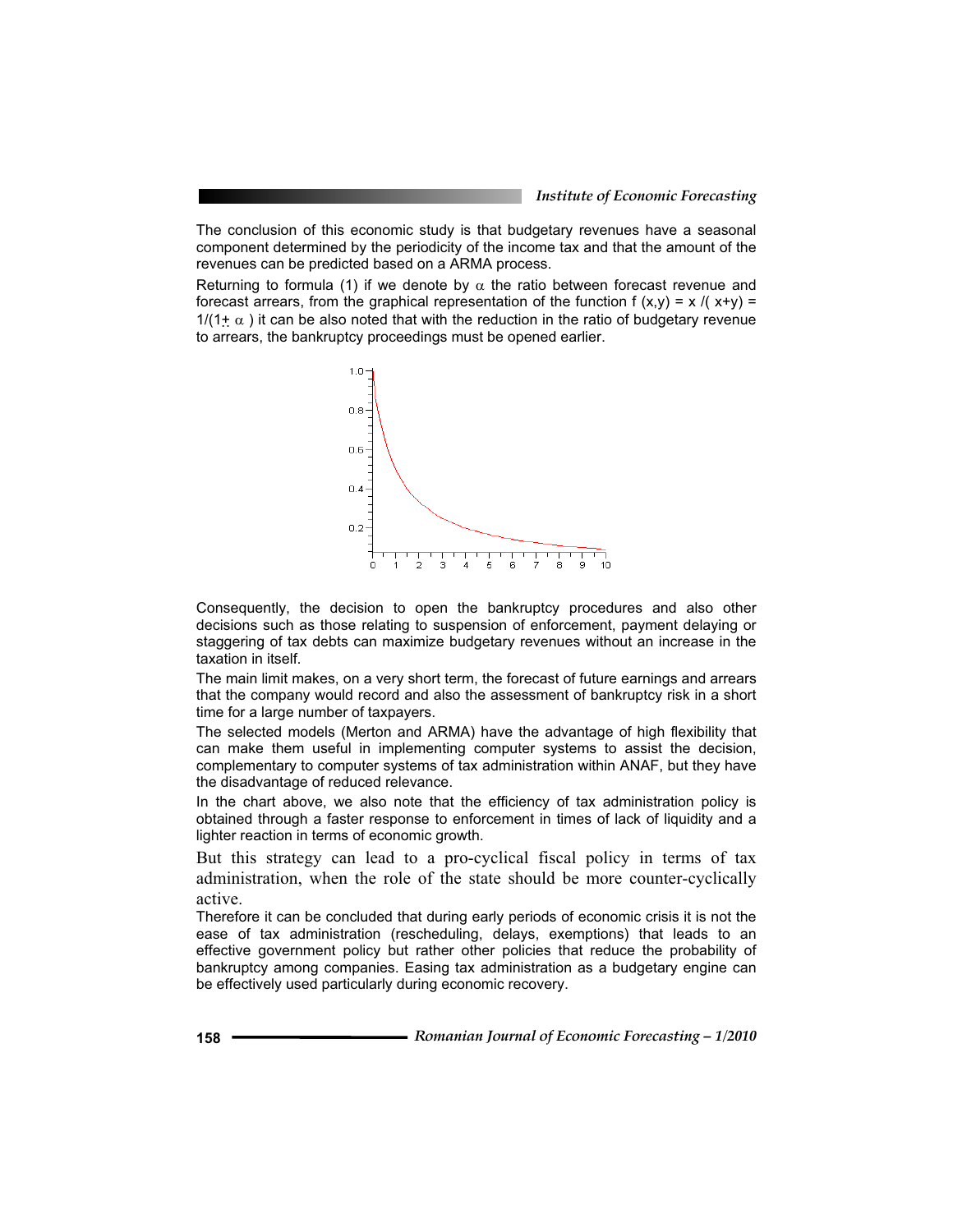### **Modelling the Options of Carrying Tax Inspections. Designing a Flat-Rate Tax in Economic Crisis Conditions**

Tax inspection is exercised over all persons, irrespective of their organization form, so long as they retain or pay taxes. Among the tax inspection forms the general inspection is the most common which means checking all the tax obligations of a taxpayer and the partial one by which one or more tax obligations are checked, for a period of time.

Choosing taxpayers for control is on referral or on ex officio and the controlled person can not object to the selection procedure used.

Control is carried out following a risk analysis prior to tax inspection. This study does not attempt to answer the question "which taxpayers should be controlled" but rather to "how many of the taxpayers should be controlled" by unannounced control, to maximize the efficiency of tax inspections.

The results of the study will be used mainly to assess the efficiency of unannounced tax inspections with respect to the behaviour of economic agents on this type of inspection but also to designing a flat tax to be introduced in the areas with high tax evasion to replace the lack of control efficiency.

The research started from the fact that the frequency of unannounced inspections aimed at identifying tax evasion by not declaring income (e.g., failure to issue fiscal receipt) can influence the behaviour of companies. The balance was analyzed using the theory of games.

This way of analysis was chosen as the game can be considered as any interaction between various agents governed by a set of specific rules to determine the possible moves of each participant and earnings for each combination of moves  $4$ .

Theory of games is a relatively new branch that has emerged together with the publication of "The Theory of Games and Economic Behaviour" by John von Neumann and Oskar Morgenstern in 1943. In recognition of the importance of the theory of games, in 1994 the Nobel Prize in Economics was awarded for contributions to the development of this sector to the economists John Nash, John C. Harsanyi and Reinhard Selten.

To understand any game it is first necessary to know its rules, as thus one can find out which actions are allowed (possible) at some point. Then it is necessary to know how the players choose an action from the set of possible actions.

This approach can be done in the circumstances in which both tax administration bodies and taxpayers behave rationally, they know that the other agent also behave rationally and everybody knows the rules of the game.

If the rational behaviour of the state is generally influenced by the implementation of management standards in the public sector, with the taxpayers the maximization of profit that the shareholders aim at may lead to consideration of their rational behaviour.

 *4 John von Neumann , Oskar Morgenstern ,* The Theory Of Games and Economic Behaviour.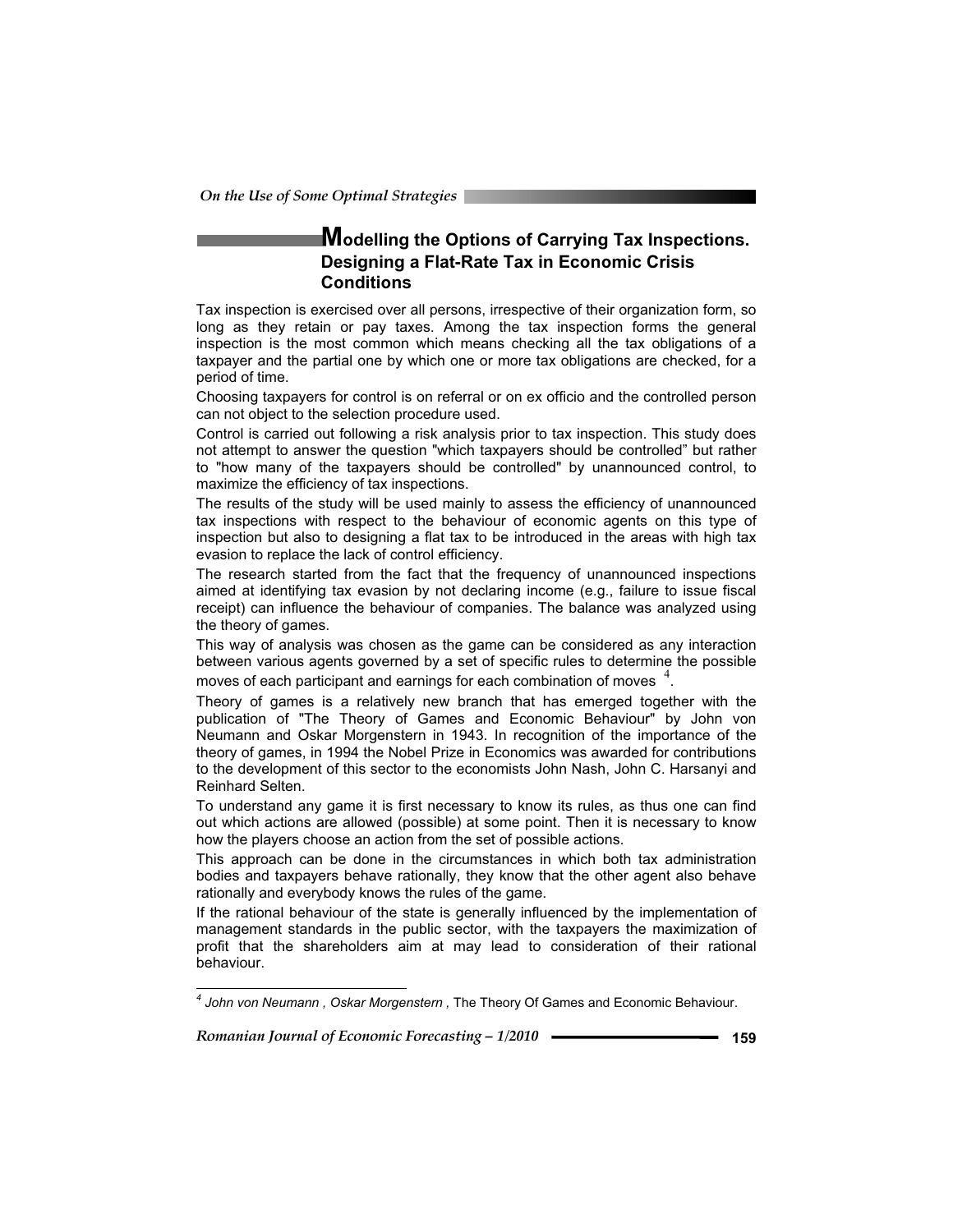*Institute of Economic Forecasting*

The game is a sequence of decisions and events that follow a certain structure of earnings, given by specific operating rules (the rules of the game). The rules of the game will show how decisions are made by the players and their order. We shall call strategy of a player, a feasible (possible) action that a player may choose within the game. We call optimal strategy the strategy that maximizes a player's winnings notwithstanding the strategies chosen by other players. A simplified model in which there is one single tax and costs linearly assigned was chosen.

#### *Model Description*

*1st Scenario* - If the state determines by means of control that the taxpayer makes tax evasion by failure to register income, all the revenues made that day will be confiscated.

Description of the model:

Taxpayers can register the revenues by issuing income tax receipt or not (in such case dealing with tax evasion) and the tax administration may or may not conduct the inspection (which assumes a h cost). The taxpayer wins by evasion w less if the State finds and confiscates the revenues of that day. He will not be contraventionally sanctioned but it can be punished by confiscating all revenues in that day.

For the company, the "costs" associated to registering the revenues in one day are c, and if the taxpayer does not do tax evasion it pays taxes to the state budget in the v amount.

|     |                   |                                                     | 1 – V                     |  |
|-----|-------------------|-----------------------------------------------------|---------------------------|--|
|     |                   | Tax administration conducts Tax administration does |                           |  |
|     |                   | an inspection                                       | not conduct an inspection |  |
|     | Tax evasion       |                                                     | - w<br>w                  |  |
| 1-x | Correct behaviour | w-c.v-w-h                                           | $W$ -C. $V$ -W            |  |

The normal form of the game is defined schematically as follows:

The game reaches an equilibrium in pure strategies, so if the tax administration does not conduct an inspection the company will prefer to make evasion and if it decides to inspect and the companies know this, it would be better not to make evasion. Therefore the tax administration needs to choose a mixed strategy.

Be x the probability that the company makes tax evasion and y the probability that the tax administration conducts inspections.

For the company it is the same whether it makes evasion or not when  $y * 0 + (1-y) * w$  $=y * (w - c) + (1 - y) * (w - c)$ ;  $y * w = c$  or  $y = c / w$ . It is the same to choose whether or not to make evasion as long as the amount of gain from evasion (c) is equal to the loss of income  $(y * w)$ .

For the Tax Administration it is the same if it chooses to inspect whether to inspect or not, as long as  $x^*$  (-h) + (1-x)(v -w- h)=  $x^*(-w)$ + (l-x)<sup>\*</sup>(v - w) namely  $x^*w=h$ ;  $x=h/w$ .

In conclusion, the only equilibrium of the considered game would be an equilibrium in mixed strategies described by the relation  $((h/w, (w-h)/w)$ ,  $(c/w, (w-c)/w)$ ).

*2nd Scenario* - If the state finds that the taxpayer makes evasion by failure to record the income, it fines the latter.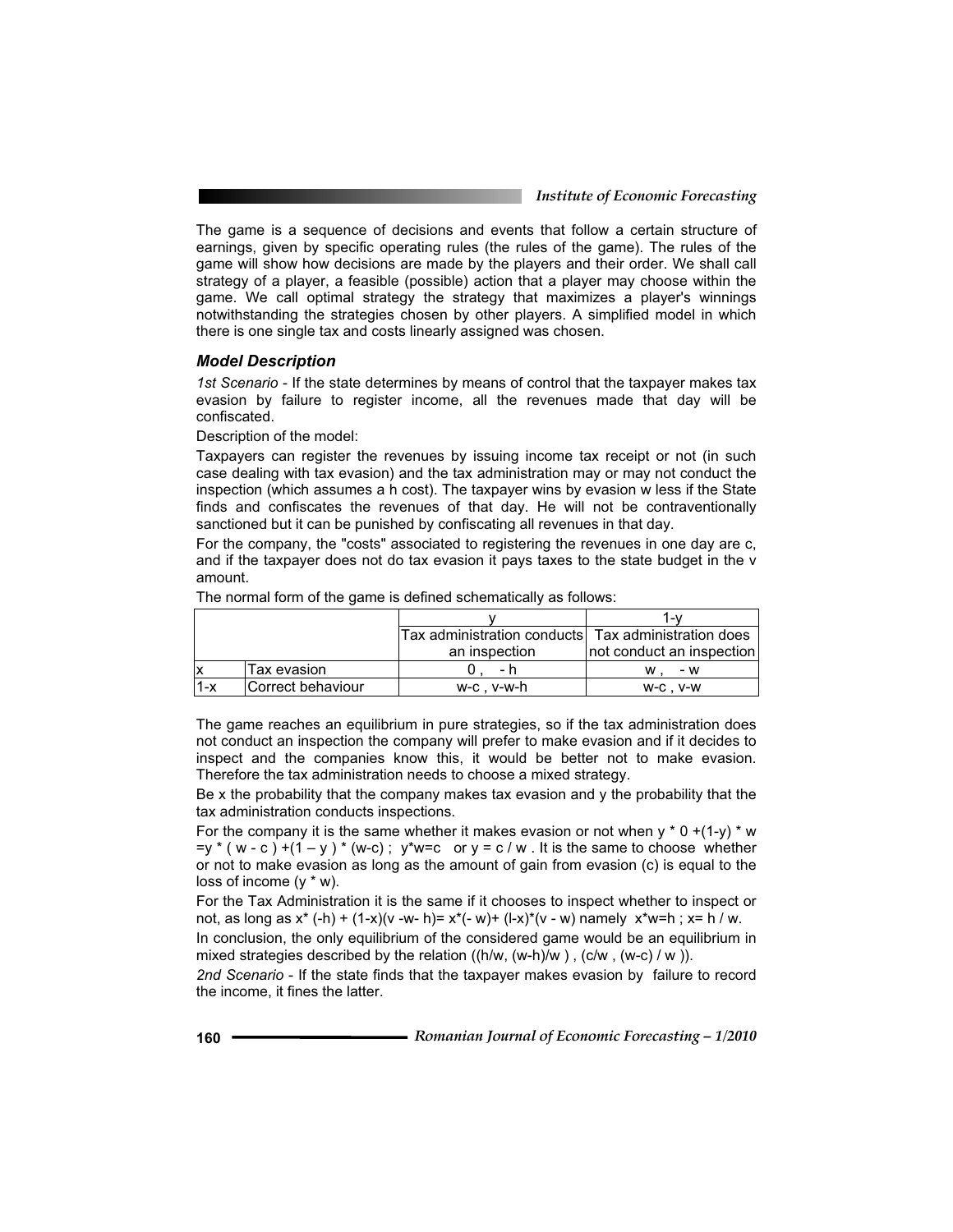The model is similar to that described above with the addition that the tax administration will be able to force the taxpayer to pay the fine of m RON that it will actually collect.

|     |                |              | ∕\-           |  |
|-----|----------------|--------------|---------------|--|
|     |                | Inspection   | No inspection |  |
|     | Tax evasion    | m - h<br>w-m | - w<br>w      |  |
| 1-x | No tax evasion | w-c.v-w-h    | $W-C. V-W$    |  |

The balance of the game will be also mixed and it will be described, this time by the equation:

 $((h / (w + m), (w + m-h) / (w + m)), (c / m, (m-c) / m))$ 

The significance of this theoretical study is to maximize revenue, the tax administration must choose a mixed strategy of inspection which is very sensitive to tax inspection costs. In fact frequency of tax inspections is determined by the amount of fines (seen in the broad sense of the taxpayer's actual penalty), the cost of tax inspection and field of activity. Since the only variable that can be changed only by the tax administration is the tax inspection cost, this model of optimal strategy can be also used to determine the necessary human resources involved in the unannounced tax inspection. The increase attracted additional amounts and reduction of tax evasion can be thus made (including by implementing electronic control) on account of reducing the costs of a tax inspection.

Another use of this approach is the design of a "flat" type tax which should reduce tax evasion without conducting an unannounced tax inspection and which will be analyzed below.

#### *Tax administration strategies regarding a "flat" tax*

The adoption of some measures in the field of tax policy by amending the Law no. 571/2003 regarding the Fiscal Code, published in the Official Gazette of Romania also included provisions for an annual minimum tax.

The amounts corresponding to the minimum tax, established according to the total revenue recorded on December 31st of the previous year, are the following:

| Total annual revenues (RON) | Annual minimum tax (RON) |
|-----------------------------|--------------------------|
| $0 - 52.000$                | 2.200                    |
| $52.001 - 215.000$          | 4.300                    |
| $215.001 - 430.000$         | 6.500                    |
| $430.001 - 4.300.000$       | 8.600                    |
| $4.300.001 - 21.500.000$    | 11.000                   |
| 21.500.001 - 129.000.000    | 22,000                   |
| Over 129,000,001            | 43.000                   |

This tax is needed to stop the evasion effects due to the inefficiency of inspections and may be seen as an alternative to conducting tax inspections by ANAF, but it increases the risk of insolvency of companies.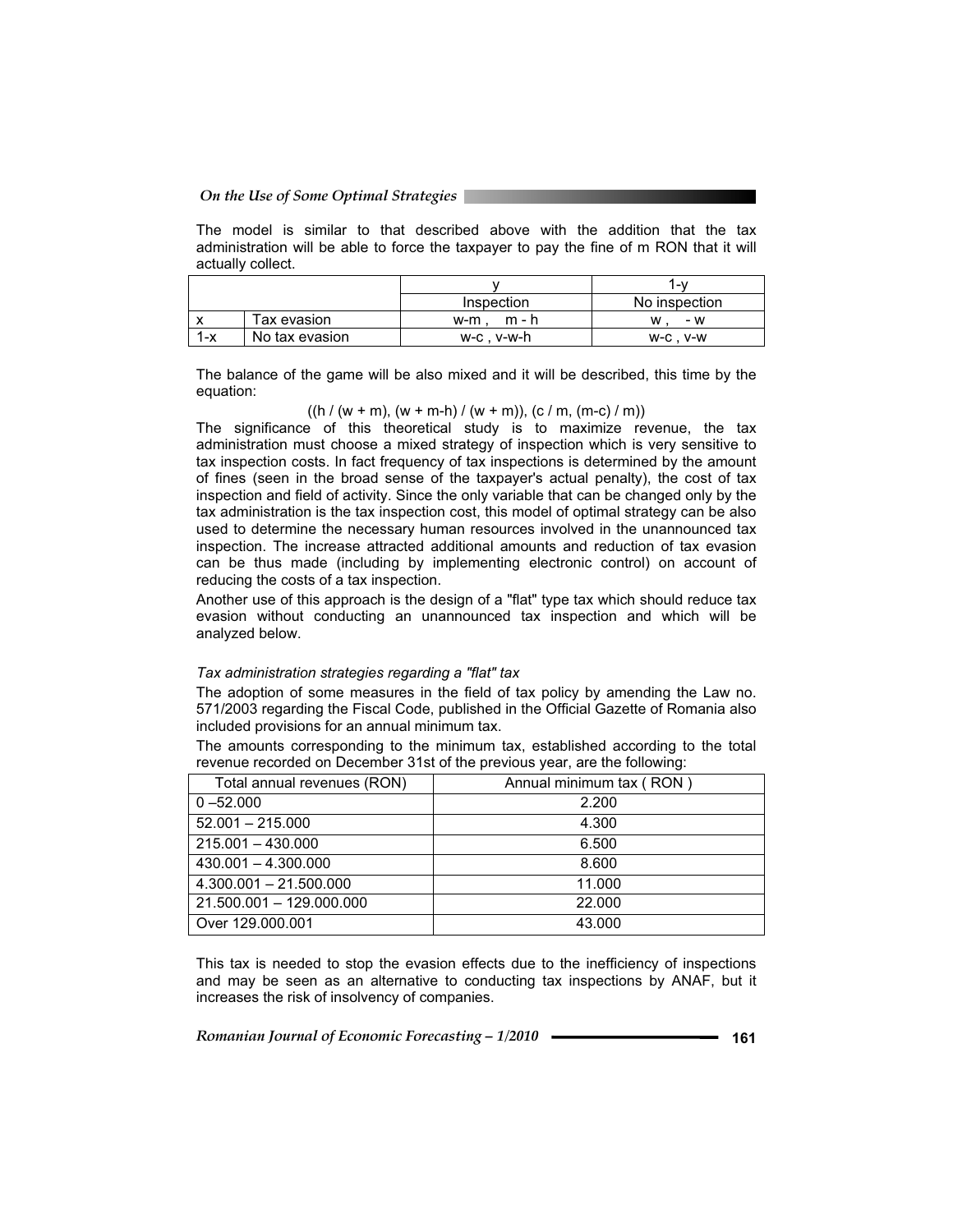We will address this model according to the second hypothesis presented above but by noting that the fine will be weighted in this case also by the risk of bankruptcy.

|       |   |               | 1-x           |  |
|-------|---|---------------|---------------|--|
|       |   |               |               |  |
|       |   | zxw-m, m-h    | ZXW. - ZXW    |  |
| . – V | м | zxw-c , v-w-h | ZXW-C , V-ZXW |  |

We will consider additional assumptions and denotations:

- Gain due to evasion is  $z \times w$  (w = unreported sales volume,  $z =$  the percentage of unreported sales volume).
- The m value of the fine is the share of the amount of fine with the bankruptcy risk specific to the company  $m = x \times (1 - rf)$ .
- The costs related to the recording of the c revenues are formed by a flat-rate component determined by the total minimum tax divided by the number of days and a variable component determined by a rate of turnover.
	- $C = F / No$ . of days + p x w / No. of days (p = tax rate, F = flat rate).
- A simplified model was considered in which tax is paid in proportion to the turnover ( $V = n \times$  declared turnover (CA)).
- $\bullet$  All income (VN) consists of net income  $+$  net income resulting from evasion.

 $d$  = percentage of turnover which represents the company's profit.

The equilibrium of the game is described by the relation  $((h/(zw+m), (zw+m)/(zw+m))$ ),  $(c/m, (m-c)/m)$ 

Behaviour will be further analyzed also in terms of corporate finance taking into account the cost of capital (k) and the condition ROE> ROA> K> Rdob> Rinfl.

For the simplification of the model we shall impose only the condition ROE = PN / CP > cost of capital.

Taking into consideration the above assumptions, it results that  $VN = y * z * W + (1-y) *$ d \* CA ;

 $y *z * W + (1-y) * d * CA = cost of capital * CP \quad or y = (cost of capital * CP - d * CA) /$  $(z^* W - d^* CA)$  namely

(cost of capital  $*$  CP - d $*$  CA) / (z $*$  W - d $*$  CA) = (F/ no. of days + p x w / no of days )  $/ (x \times (1 - r f2))$ 

When designing a flat tax one has to take into account equity, assets, asset volatility, interest rate, cost of capital, turnover, tax.

The significance of this analysis is that a flat tax should be designed taking into account a more complex grid, not only taking into consideration the turnover. One solution would be sizing the recorded capital according to the cost of capital and the subsequent imposing of a flat tax depending on the capital.

Sizing the flat tax depends in all cases on the cost of capital specific to the field of activity, that is to tax evasion specific to that domain.

The estimation of the cost of capital, especially for the Romanian economy, proves to be quite complex and difficult.

The CAPM model is difficult to follow, so the built-up empirical method seems realistic, the "step by step" method of construction starting from risk-free interest rate (Rf) and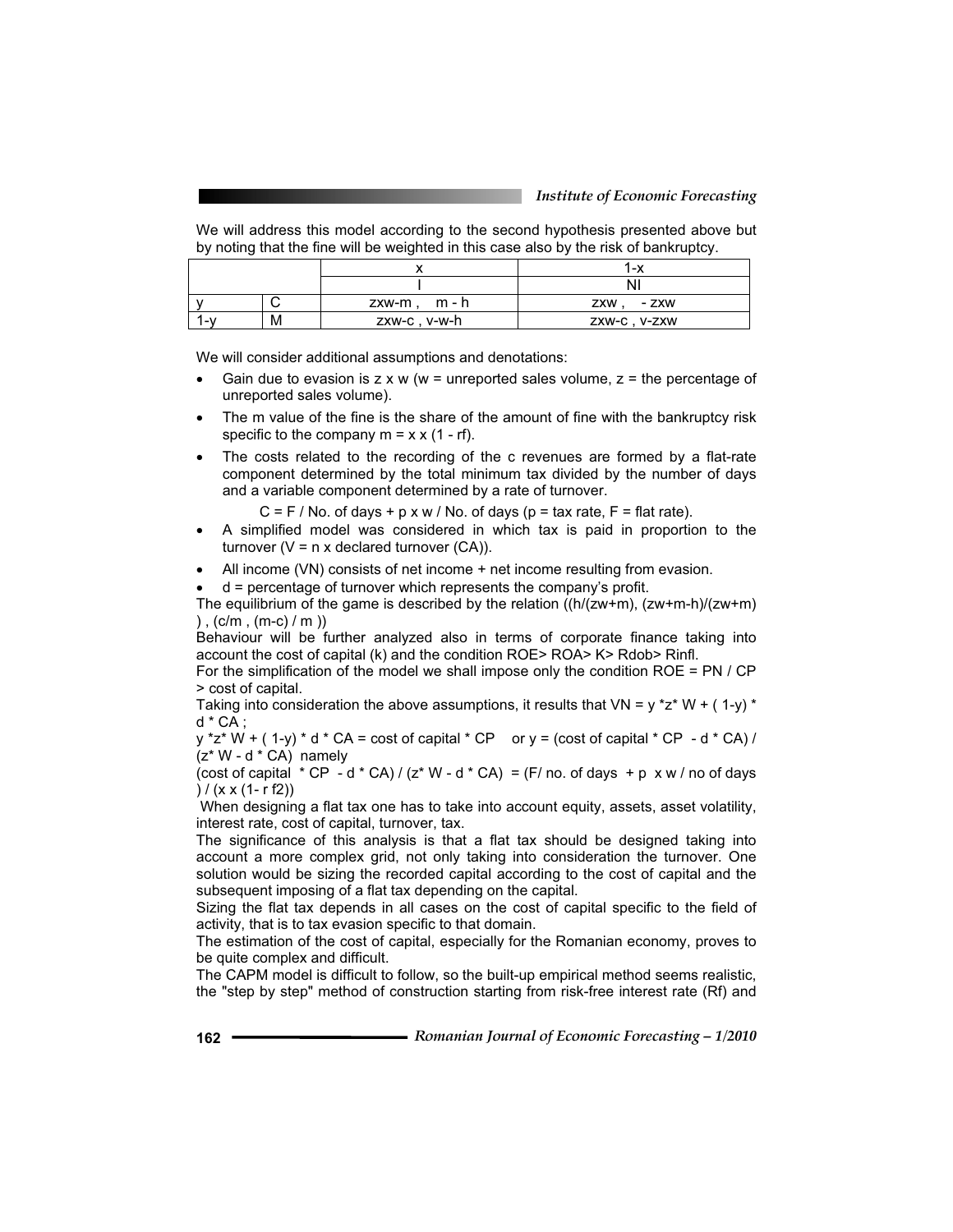gradually adding estimated risk premiums specific to the business class of the company (of capital market, industry sector, size of the enterprise, etc.).

The flat tax also depends on the amount of the fine imposed on undeclared income and also on assets and their volatility.

# **Conclusions**

This article was aimed at addressing some tax administration flows, in terms of pursuit of optimal decisions using decision analysis techniques in risky conditions.

As compared to the procedure provided under ANAF Order No. 1126 / 01.08.2008 in which an analysis model relating to a static decision of tax administration is formalized, our personal contribution refers to addressing an appropriate exercise approach to enforcement based on the future evolution of the company in risky conditions and through the analysis of the equilibrium that is established between tax inspection and taxpayer and also under the conditions of a flat tax.

In this respect this study presents, besides the theoretical conclusions contained in each chapter, also the creation of computer means to assist the tax administration decisions by creating flexible models.

The efficiency of the tax administration policy is obtained through a faster response to the enforcement in early stages of lack of liquidity and a weaker response in case of a more optimistic prediction.

In other words, in the first part of the economic crisis the measures of tax administration should be more severe and the measures of government support more active so that with more favourable predictions this government policy be reversed.

Therefore it can be concluded that during early periods of economic crisis it is not the ease of tax administration (rescheduling, delays and exemptions) that leads to effective policy but rather other policies that reduce the probability of bankruptcy of the companies.

In combating tax evasion, the significance of tax inspection cost in the balance is noticed, its reduction by optimal sizing of staff or by developing an electronic control is equally important as the amount of the fine (which should be viewed in the wider sense of the actual applied penalty).

If the impact of tax inspections in relation to the amount of sanctions is reduced, then introducing a flat tax is necessary but it must consider a wide range of factors that have, however, a high volatility (which requires frequent change in the amount) and influences the risk of insolvency of companies.

Finally, the forecast of budgetary revenues by using an ARMA econometric model can be used to determine targets for tax administration but also to substantiate decisions on future developments.

## **References**

Altăr, Moisă, (2002), "Financial Engineering", Part I - version 3. Brealey, R. and St. Myers, (2000), "Principles of Corporate Finance", 6th edition, The McGraw-Hill Company, Inc.